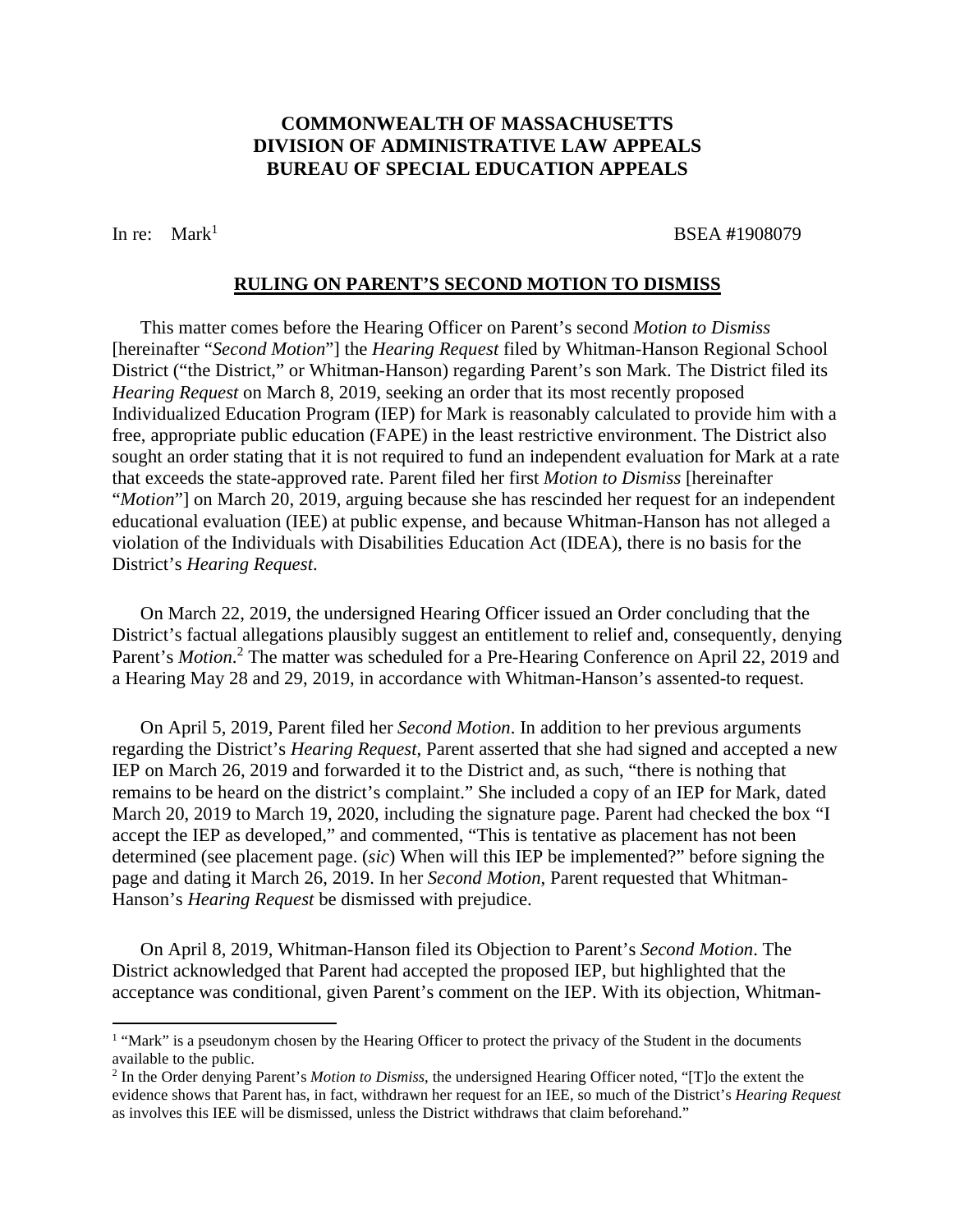Hanson submitted an email exchange between Parent and a school official which, it asserts, demonstrates both that the proposed placement has not been accepted and that Parent opposes the request to send additional information regarding Mark to that placement.<sup>3</sup>

Neither party has requested a hearing on Parent's *Second Motion*, and as testimony or oral argument would not advance the Hearing Officer's understanding of the issues involved, this Ruling is being issued without a hearing pursuant to *Bureau of Special Education Appeals Hearing Rule VII(D)*. The factual background and procedural history of the matter is set forth in detail in my *Ruling on Parent's Motion to Dismiss*, issued March 22, 2019; I do not repeat it here. For the reasons set forth below, Parent's *Second Motion to Dismiss* is hereby DENIED.

#### DISCUSSION

Pursuant to the *Standard Adjudicatory Rules of Practice and Procedure*, 801 CMR 1.01(7)(g)(3) and Rule XVI(B)(4) of the BSEA *Hearing Rules for Special Education Appeals*, a hearing officer may allow a motion to dismiss if the party requesting the appeal fails to state a claim on which relief can be granted. This rule is analogous to Rule 12(b)(6) of the Federal Rules of Civil Procedure and as such hearing officers have generally used the same standard as the courts in deciding motions to dismiss for failure to state a claim. Specifically, what is required to survive a motion to dismiss "are factual 'allegations plausibly suggesting (not merely consistent with)' an entitlement to relief."<sup>4</sup> In evaluating the hearing request, the hearing officer must take as true "the allegations of the complaint, as well as such inferences as may be drawn therefrom in the plaintiff's favor."<sup>5</sup> These "[f]actual allegations must be enough to raise a right to relief above the speculative level . . . [based] on the assumption that all the allegations in the complaint are true (even if doubtful in fact).  $\ldots$ ."<sup>6</sup>

To survive a motion to dismiss, the District need only assert "factual allegations plausibly suggesting  $\ldots$  an entitlement to relief."<sup>7</sup> In determining whether it has met this burden I must take the District's allegations as true, as well as any inferences that may be drawn from them, even if the allegations are doubtful in fact.<sup>8</sup>

First, I address Parent's assertion that because Whitman-Hanson has not alleged a violation of the Individuals with Disabilities Education Act (IDEA), there is no basis for the District's *Hearing Request*. Pursuant to Massachusetts regulations, the BSEA has jurisdiction over requests for hearing filed by a "parent or school district . . . on any matter concerning the eligibility, evaluation, placement, IEP, provision of special education in accordance with state<sup>9</sup> and federal law,<sup>10</sup> or procedural protections of state and federal law for students with disabilities."<sup>11</sup> The

<sup>&</sup>lt;sup>3</sup> It appears from this email exchange that Whitman-Hanson Regional School District initially sent redacted records to the proposed placement.

<sup>4</sup> *Iannocchino v. Ford Motor Co.*, 451 Mass. 623, 636 (2008) (quoting *Bell Atl. Corp. v. Twombly*, 550 U.S. 544, 557 (2007)).

<sup>5</sup> *Blank v. Chelmsford Ob/Gyn, P.C.*, 420 Mass. 404, 407 (1995).

<sup>6</sup> *Golchin v. Liberty Mut. Ins. Co.*, 460 Mass. 222, 223 (2011) (internal quotation marks and citations omitted).

<sup>7</sup> See *Iannocchino,* 451 Mass. at 636 (internal citation and quotation marks omitted).

<sup>8</sup> See *Golchin*, 460 Mass. at 223; *Blank*, 420 Mass. at 407.

<sup>9</sup> See M.G.L. c. 71B; 603 CMR 28.00.

<sup>10</sup> See 20 U.S.C. 1401; 34 CFR 300.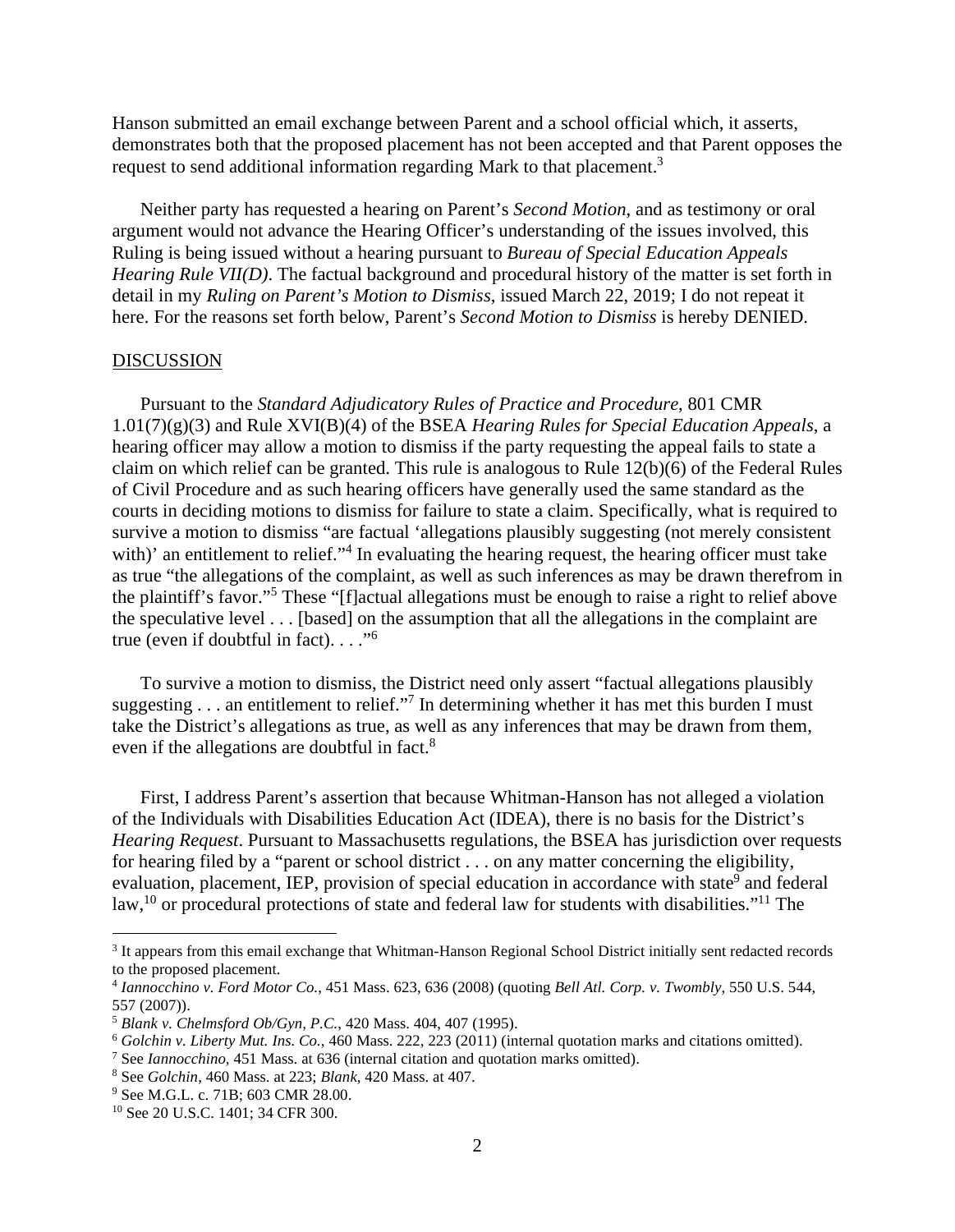District has requested a finding from the BSEA that the IEP it has proposed for the period from April 6, 2018 to April 8, 2019, as amended, is reasonably calculated to provide Mark with a FAPE.<sup>12</sup> This request concerns Mark's IEP and placement and as such, falls within the BSEA's jurisdiction.

Moreover, in its *Hearing Request*, Whitman-Hanson alleges that it has convened the Team at least eight times between June 2018 and February 2019 to consider Parent's ongoing objections to its revised IEPs; proposed a number of placements to assist Mark in returning to school; and worked hard to put tutoring into place for him in the meantime. Yet he remains out of school.

As I concluded in my *Ruling* on Parent's first *Motion to Dismiss*, taking the District's allegations as true, I find that they do plausibly suggest an entitlement to the relief it seeks: a finding that its proposed IEP (including placement) is reasonably calculated to provide Mark with a FAPE. Because a Motion to Dismiss is evaluated solely by reference to the pleadings, the outcome of any future such motions in this matter will be the same. Should either party wish to file an additional pre-trial outcome-determinative motion, it will be treated as a motion for summary decision, to be governed by 801 C.M.R. 1.01(7)(h).

# **CONCLUSION**

Upon consideration of Parent's *Second Motion to Dismiss* the District's *Hearing Request*, I find that Whitman-Hanson's request for hearing is properly before me. Should this case proceed to hearing, the District will have the burden of establishing that it acted in accordance with the law and offered FAPE to Mark through its proposed IEP and proposed placement. To the extent the District's claim regarding Parent's request for an IEE remains, Whitman-Hanson will have the burden of establishing that Parent does not qualify for an IEE at public expense and/or that its evaluations of Mark were comprehensive and appropriate.

## **ORDER**

Parent's *Second Motion to Dismiss* Whitman-Hanson Regional School District's *Hearing Request* is hereby DENIED.

The matter is continued to April 22, 2019 for a Pre-Hearing Conference, which will take place at 11:00 AM at the Hanson Public Library, 132 Maquan Street, Hanson. The purpose of a Pre-Hearing Conference is to clarify the issues in dispute and discuss the status of the case, including the possibility of settlement.

 $11$  See 603 C.M.R. 28.08(3)(a).

<sup>12</sup> Whitman-Hanson's *Hearing Request* initially sought a finding that it was not required to fund an additional Independent Educational Evaluation (IEE). Parent asserted, in her initial *Motion to Dismiss*, that she had withdrawn her request for the IEE. Neither party addressed this claim in the instant motion or objection thereto. As such, I do not address it here.